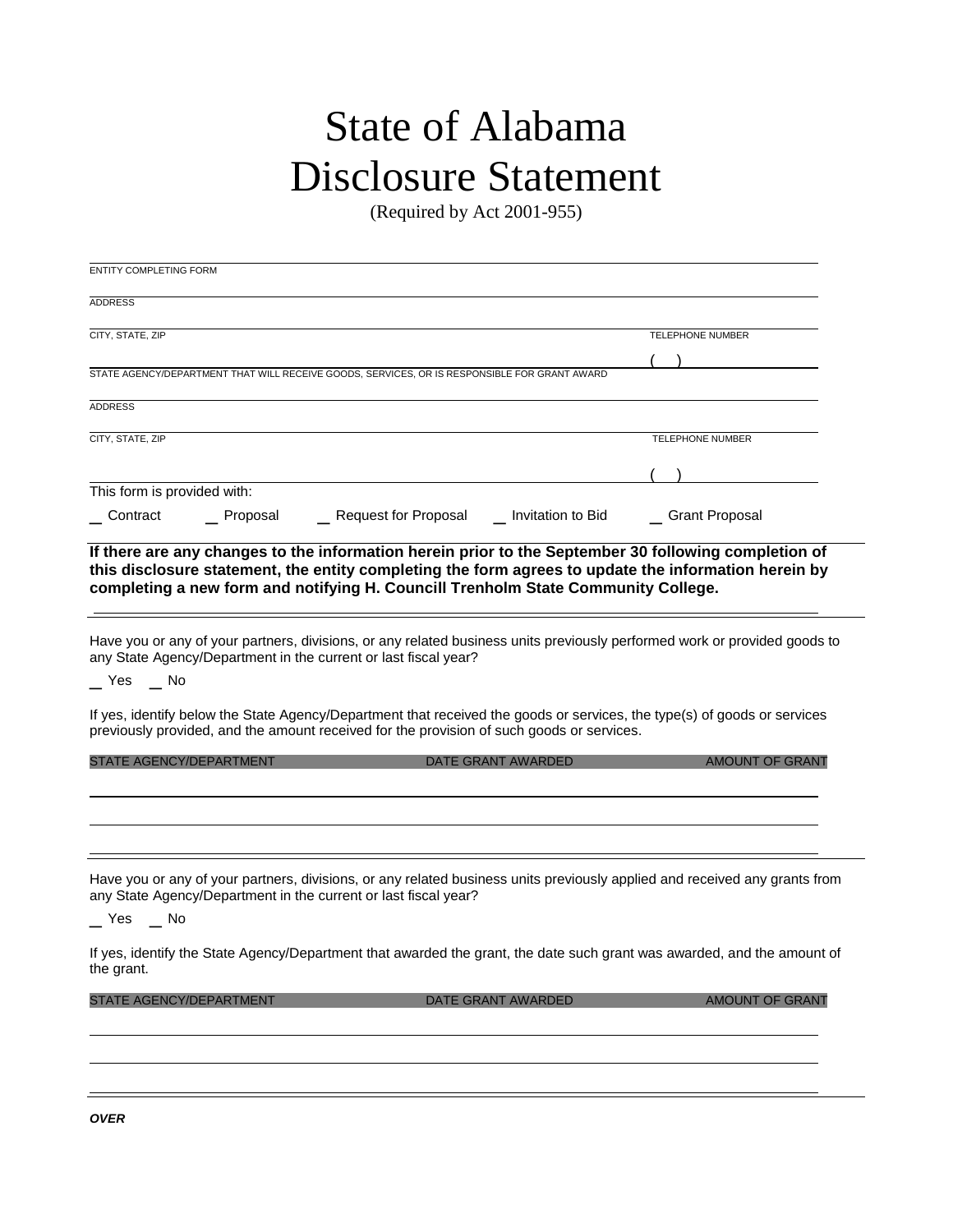**1.** List below the name(s) and address(es) of all public officials/public employees with whom you, members of your immediate family, or any of your employees have a family relationship and who may directly personally benefit financially from the proposed transaction. Identify the State Department/Agency for which the public officials/public employees work. (Attach additional sheets if necessary.)

| NAME OF PUBLIC OFFICIAL/EMPLOYEE | <b>ADDRESS</b> | STATE DEPARTMENT/AGENCY |
|----------------------------------|----------------|-------------------------|
|                                  |                |                         |
|                                  |                |                         |
|                                  |                |                         |
|                                  |                |                         |
|                                  |                |                         |

**2.** List below the name(s) and address(es) of all family members of public officials/public employees with whom you, members of your immediate family, or any of your employees have a family relationship and who may directly personally benefit financially from the proposed transaction. Identify the public officials/public employees and State Department/Agency for which the public officials/public employees work. (Attach additional sheets if necessary.)

| <b>NAME OF</b><br><b>FAMILY MEMBER</b> | <b>ADDRESS</b> | NAME OF PUBLIC OFFICIAL<br><b>PUBLIC EMPLOYEE</b> | <b>STATE DEPARTMENT/</b><br><b>AGENCY WHERE EMPLOYED</b> |
|----------------------------------------|----------------|---------------------------------------------------|----------------------------------------------------------|
|                                        |                |                                                   |                                                          |
|                                        |                |                                                   |                                                          |
|                                        |                |                                                   |                                                          |

If you identified individuals in items one and/or two above, describe in detail below the direct financial benefit to be gained by the public officials, public employees, and/or their family members as the result of the contract, proposal, request for proposal, invitation to bid, or grant proposal. (Attach additional sheets if necessary.)

Describe in detail below any indirect financial benefits to be gained by any public official, public employee, and/or family members of the public official or public employee as the result of the contract, proposal, request for proposal, invitation to bid, or grant proposal. (Attach additional sheets if necessary.)

List below the name(s) and address(es) of all paid consultants and/or lobbyists utilized to obtain the contract, proposal, request for proposal, invitation to bid, or grant proposal:

NAME OF PAID CONSULTANT/LOBBYIST ADDRESS ADDRESS